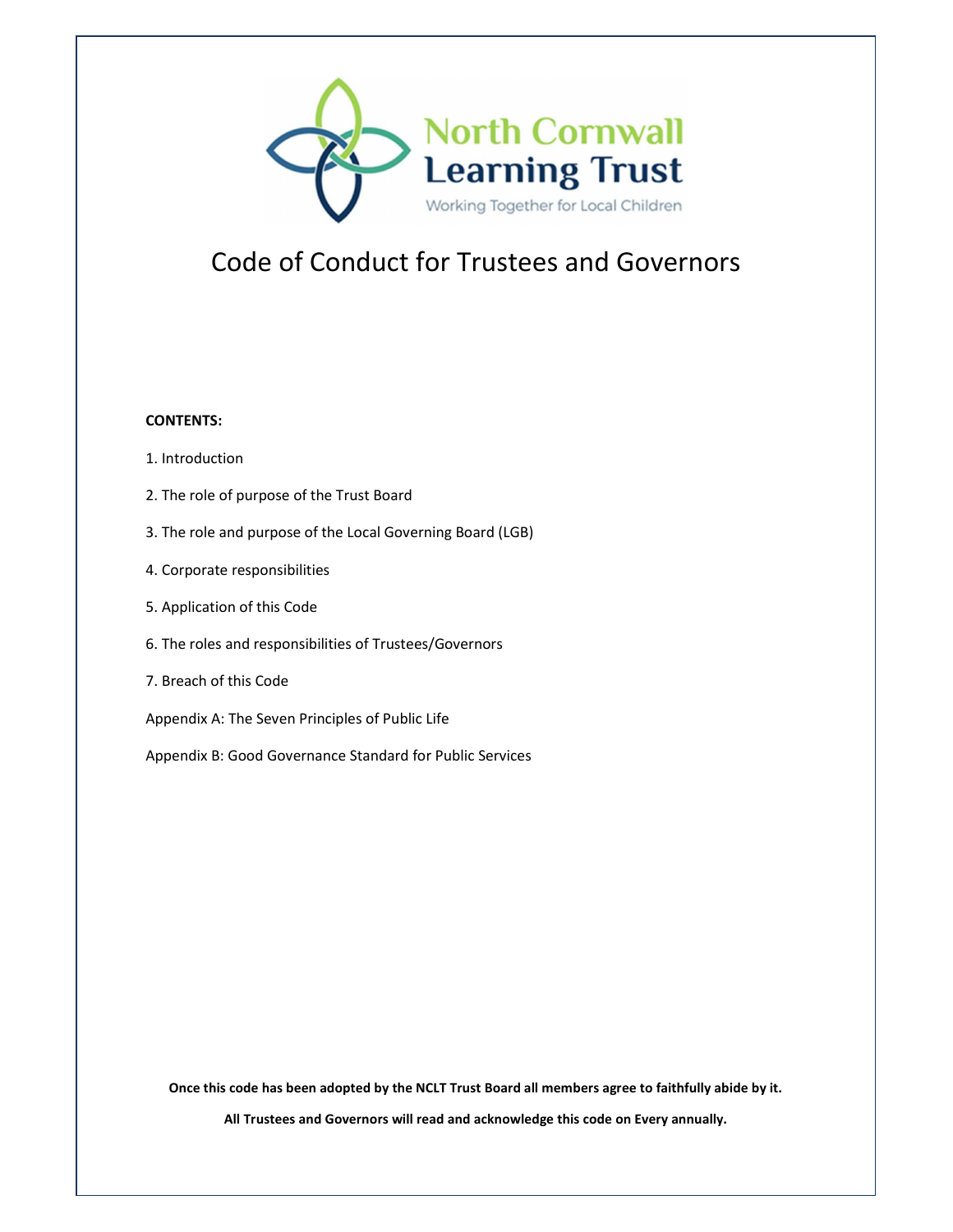# **1.0 Introduction**

This code sets out the expectations on and commitment required from Trustees/Governors in order for the Board of Trustees/Local Governing Boards to properly carry out its work across the partnership of schools and the community. Once approved by the Trust Board, the Code will apply to all Trustees/Governors.

## **2.0 The Role and purpose of the Trust Board**

The Trust Board has the following 4 strategic functions:

- 1. Establishing the strategic direction, by:
	- Setting and ensuring clarity of vision, values, and objectives for the Trust
	- Agreeing the school improvement strategy with priorities and targets
	- Meeting statutory duties
- 2. Ensuring accountability, by:
	- Appointing the CEO
	- Monitoring the educational performance of the school/s and progress towards agreed targets
	- Performance managing the CEO
	- Engaging with stakeholders
	- Contributing to school self-evaluation
- 3. Overseeing financial performance, by:
	- Setting the budget
	- Monitoring spending against the budget
	- Ensuring money is well spent and value for money is obtained
	- Ensuring risks to the organisation are managed
- 4. Ensure that other key players with a stake in the organisation get their voices heard by:
	- Gathering the views of pupils, parents and staff and reporting on the results.
	- Reaching out to the school's wider community and inviting them to play their part.
	- Using the views of stakeholders to shape the school's culture and the underpinning strategy, policies and procedures.

# **3.0 The role and purpose of the Local Governing Board (LGB)**

- The LGB, represent the views and aspirations of the community. Governors will focus on those duties delegated to them by the Trust Board. Those duties are set down in the Scheme of Delegated Authority (SoDA). LGBs are primarily concerned with standards (progress, attainment, quality of teaching), safeguarding and stakeholders (pupils, parents, staff and the wider community). Of paramount importance is the child's experience of school and ensuring that a particular school is successful.
- The Trust believes learning should be enjoyable, purposeful and a preparation for living in modern Britain; and schools should be happy, caring and safe places. A well-informed, supportive and challenging LGB is an essential prerequisite for a successful school. The core purpose of the local board is to implement the strategic aims and vision of the school through delivery, monitoring and evaluation of progress of the annual school improvement plan.

## **3.2 The governing board has the following strategic functions:**

- Establishing strategic direction
- Ensuring accountability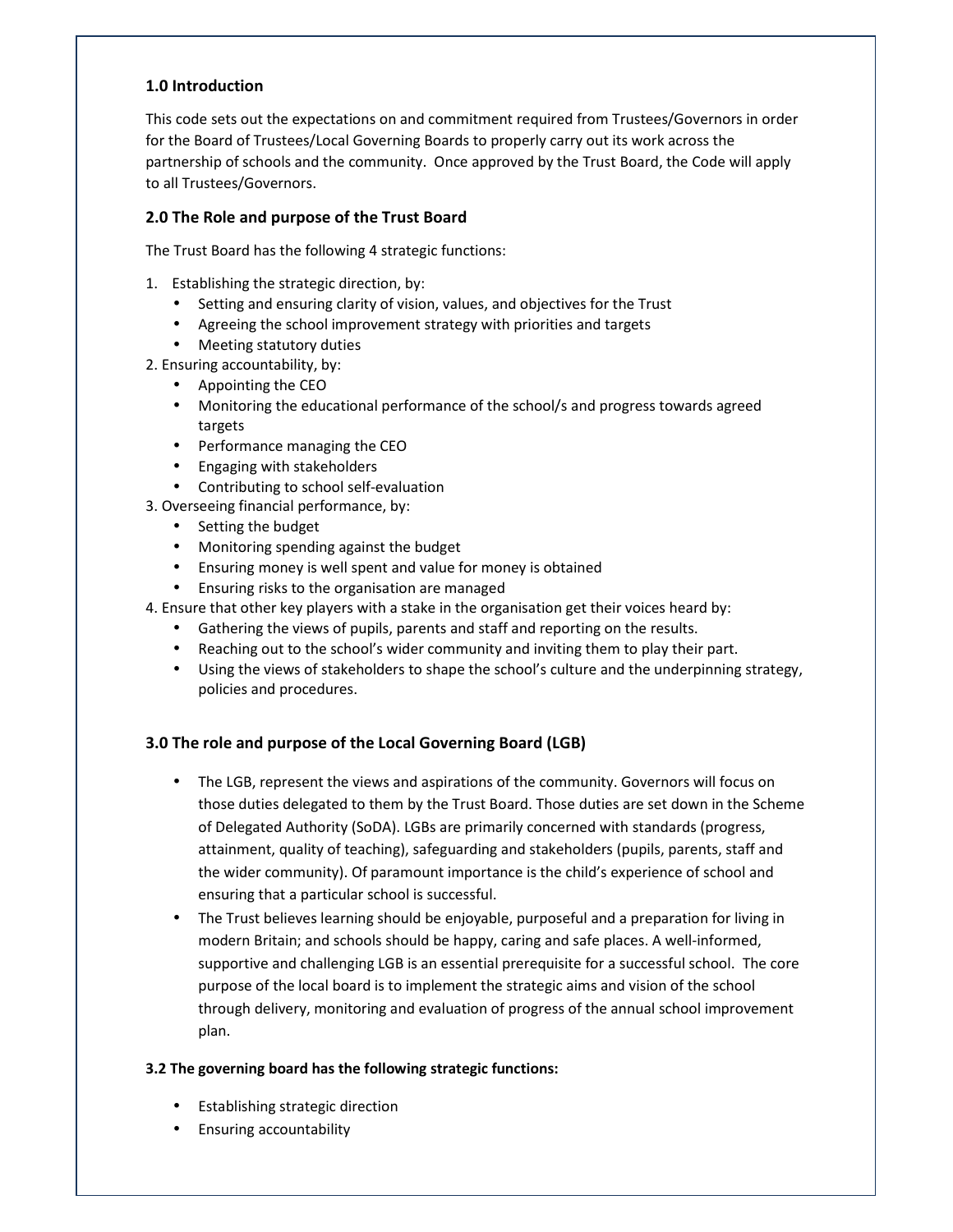• Setting and reviewing the school's annual delegated budget

#### **3.3 The Local Governing Board will:**

(a) Hold the Headteacher to account for:

- the educational achievement of all students in the school including progress and attainment of all groups of students
- the quality of teaching and learning and the curriculum
- standards of behaviour and attendance
- leadership and management: performance management; staff development; safeguarding
- delivery of the delegated budget

(b) Produce regular reports to the NCLT Board.

## **4.0 Corporate responsibilities**

The Trust Board and Local Governing Board are corporate boards, which means:

- No trustee/governor can act individually, except when they have been given delegated authority to do so
- All trustees/governors accept collective responsibility for all decisions made by the board and will not speak against majority decisions outside meetings
- The overriding concern of all governors has to be the welfare of the school as a whole regardless of how they were appointed

## **5.0 Application of this Code**

5.1 This Code applies to all NCLT trustees/governors when exercising any of the board's powers delegated to them under the articles.

5.2 By accepting appointment to their board, each trustee/governor agrees to accept the provisions of this Code together with the Trust's articles of association.

5.3 Trustees/governors will read and acknowledge the Code annually on the Every platform.

5.4 The Trust CEO will be responsible for ensuring that this Code is reviewed annually, or upon significant changes to the law and policy or as needed before being approved by the Trust Board.

## **6.0 Roles and responsibilities of Trustees/Governors**

#### **As individuals on the board, we agree to:**

#### 6.1 Fulfil our role and responsibility

- We accept that our role is strategic and so will focus on our core functions rather than involve ourselves in day-to-day management.
- We will fulfil our roles and responsibilities as set out in the SoDA
- We will respect the role of the school leaders and their responsibility for the day-to-day management of the organisation and avoid any actions that might undermine such arrangements.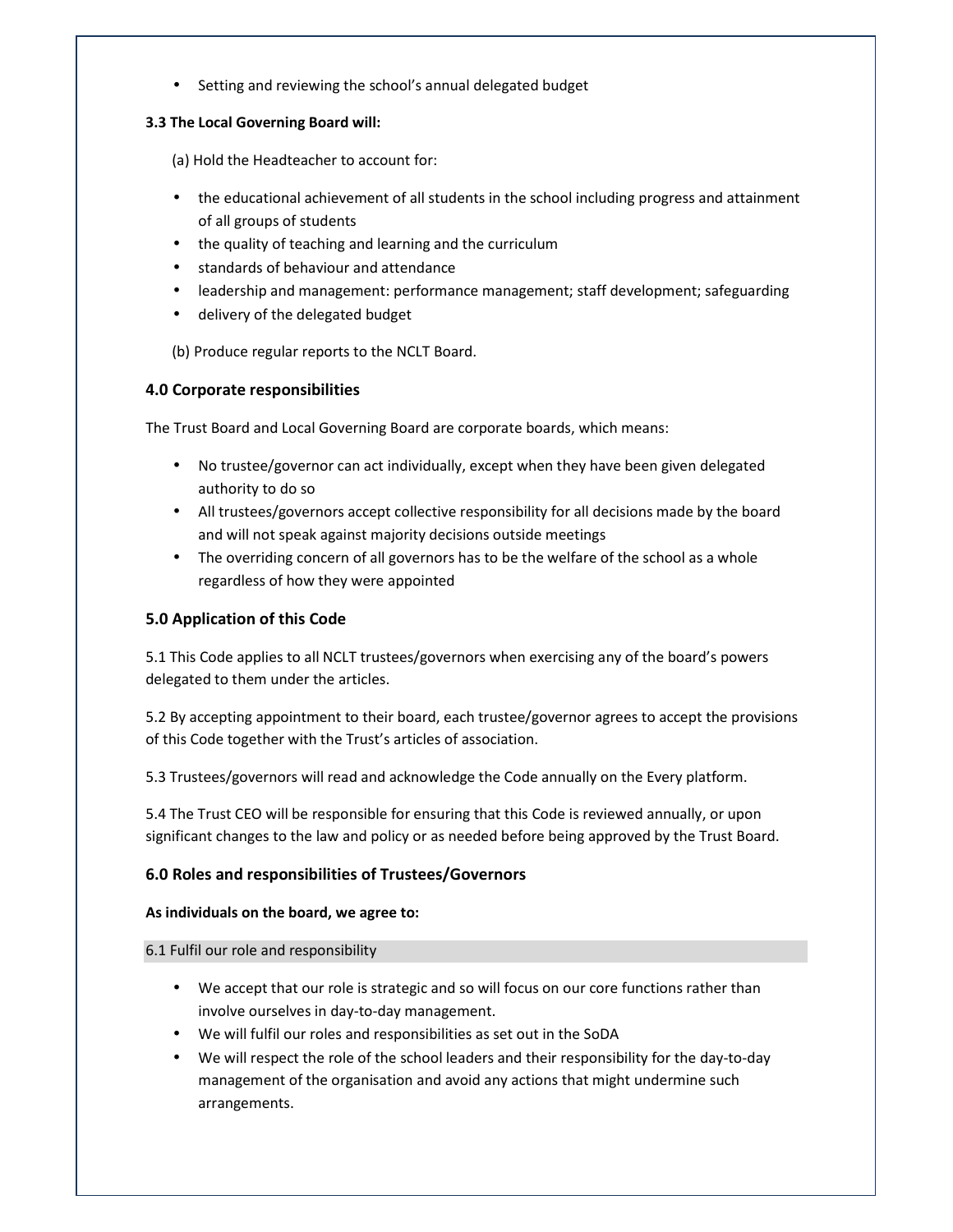- We will develop, share and live the ethos and values of our school/s. Our actions within the school and the local community will reflect this.
- We agree to adhere to school/trust policies and procedures as set out by the relevant governing documents and law. When formally speaking or writing in our role as trustees/governors we will ensure our comments reflect current organisational policy even if they might be different to our personal views
- We will work collectively for the benefit of the school/s.
- We will be candid but constructive and respectful when holding senior leaders to account.
- We will consider how our decisions may affect the school/s and local community.
- We will stand by the decisions that we make as a collective.
- Where decisions and actions conflict with the Seven Principles of Public Life or may place pupils at risk, we will speak up and bring this to the attention of the relevant authorities.
- We will only speak or act on behalf of the board if we have the authority to do so.
- We will fulfil our responsibilities as a good employer, acting fairly and without prejudice.
- When making or responding to complaints we will follow the established procedures.
- We will strive to uphold the school's / trust's reputation in our private communications (including on social media).
- We will not discriminate against anyone and will work to advance equality of opportunity for all
- We will encourage open governance and will act appropriately.
- We will actively support and challenge the CEO and school leaders.
- We will avoid, as far as possible, becoming involved in any communication, which may lead to a conflict of interest with the role of the Trust Board.

## 6.2 Demonstrate our commitment to the role

- We acknowledge that accepting office as at trustee/governor involves the commitment of significant amounts of time and energy.
- We will involve ourselves actively in the work of the board, and accept our fair share of responsibilities, serving on committees or working groups where required.
- We will make every effort to attend all meetings and where we cannot attend explain in advance why we are unable to.
- We will arrive at meetings prepared, having read all papers in advance, ready to make a positive contribution and observe protocol.
- We will respond in a timely manner to emails.
- We will get to know the school/s well and respond to opportunities to involve ourselves in school activities.
- We will visit the school/s and when doing so will make arrangements with relevant staff in advance and observe school and board protocol.
- When visiting the school in a personal capacity (i.e. as a parent or carer), we will continue to honour the commitments made in this code.
- We will participate in induction training and take responsibility for developing our individual and collective skills and knowledge on an ongoing basis.
- We will undertake relevant training and complete all safeguarding training promptly.
- There is no trust more sacred than the one the world holds with children (Kofi Annan THE STATE OF THE WORLD'S CHILDREN 2000)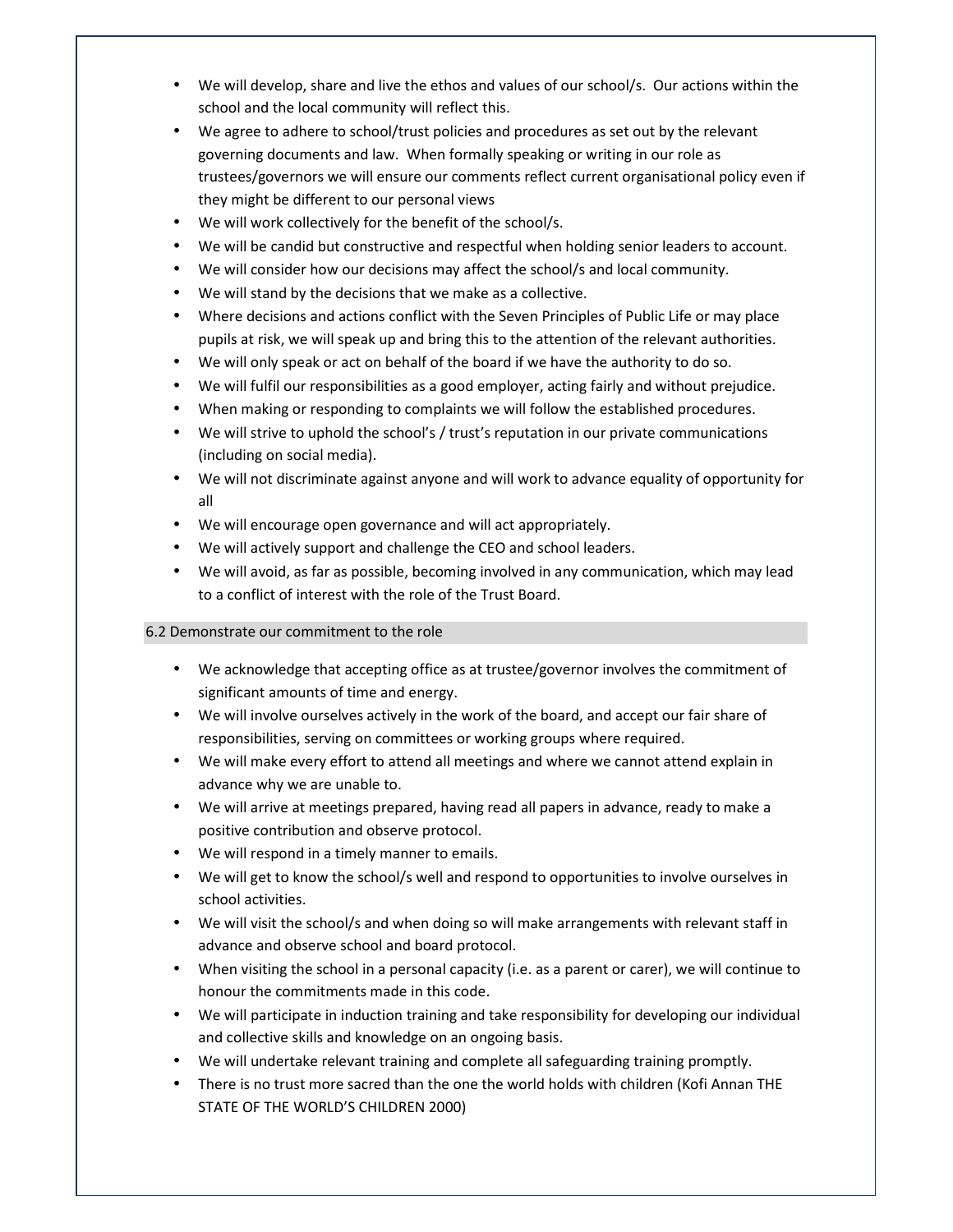- We are aware of and will comply with the Nolan Seven Principles of Public Life (Appendix A) and the Good Governance Standards for Public Life (Appendix B)
- We will always be mindful of our responsibility to maintain and develop the ethos and reputation of the school. Our actions within the Trust's schools, the local community and when using social media and email will reflect this
- We agree to undergo an enhanced disclosure DBS Check and will resign from the LGB immediately if any convictions, cautions, reprimands or final warnings are disclosed which conflict with our role as a governor of the school

#### 6.3 Build and maintain relationships

- We will strive to work as a team in which constructive working relationships are actively promoted
- We will develop effective working relationships with school leaders, staff, parents, other relevant stakeholders from our local community/ communities, other Trusts and relevant agencies.
- We will express views openly, courteously and respectfully in all our communications with board members and staff both inside and outside of meetings.
- We will work to create an inclusive environment where each board member's contributions are valued equally.
- We will support the chair in their role of leading the board and ensuring appropriate conduct.
- We will be prepared to answer queries from other board members in relation to delegated functions and take into account any concerns expressed. We will acknowledge the time, effort and skills that have been committed to the delegated function by those involved.

## 6.4 Respect confidentiality

- We will observe complete confidentiality both inside and outside of school when matters are deemed confidential or where they concern individual staff, pupils or families.
- We will not reveal the details of any Trust/Governing Board vote.
- We will exercise the greatest prudence at all times when discussions regarding school business arise outside a meeting. Official statements to the media should go through the Chair of the Trust or the CEO
- We will ensure all confidential papers are held and disposed of appropriately.
- We will maintain confidentiality even after we leave office.

## 6.5 Declare conflicts of interest and be transparent

- We will declare any business, personal or other interest that we have in connection with the board's business, and these will be recorded in the Register of Business Interests.
- We will also declare any conflict of loyalty at the start of any meeting should the need arise.
- If a conflicted matter arises in a meeting, we will offer to leave the meeting for the duration of the discussion and any subsequent vote.
- We accept that the Register of Business Interests will be published on the school/Trust's website.
- We will act in the best interests of the school/trust as a whole and not as a representative of any group.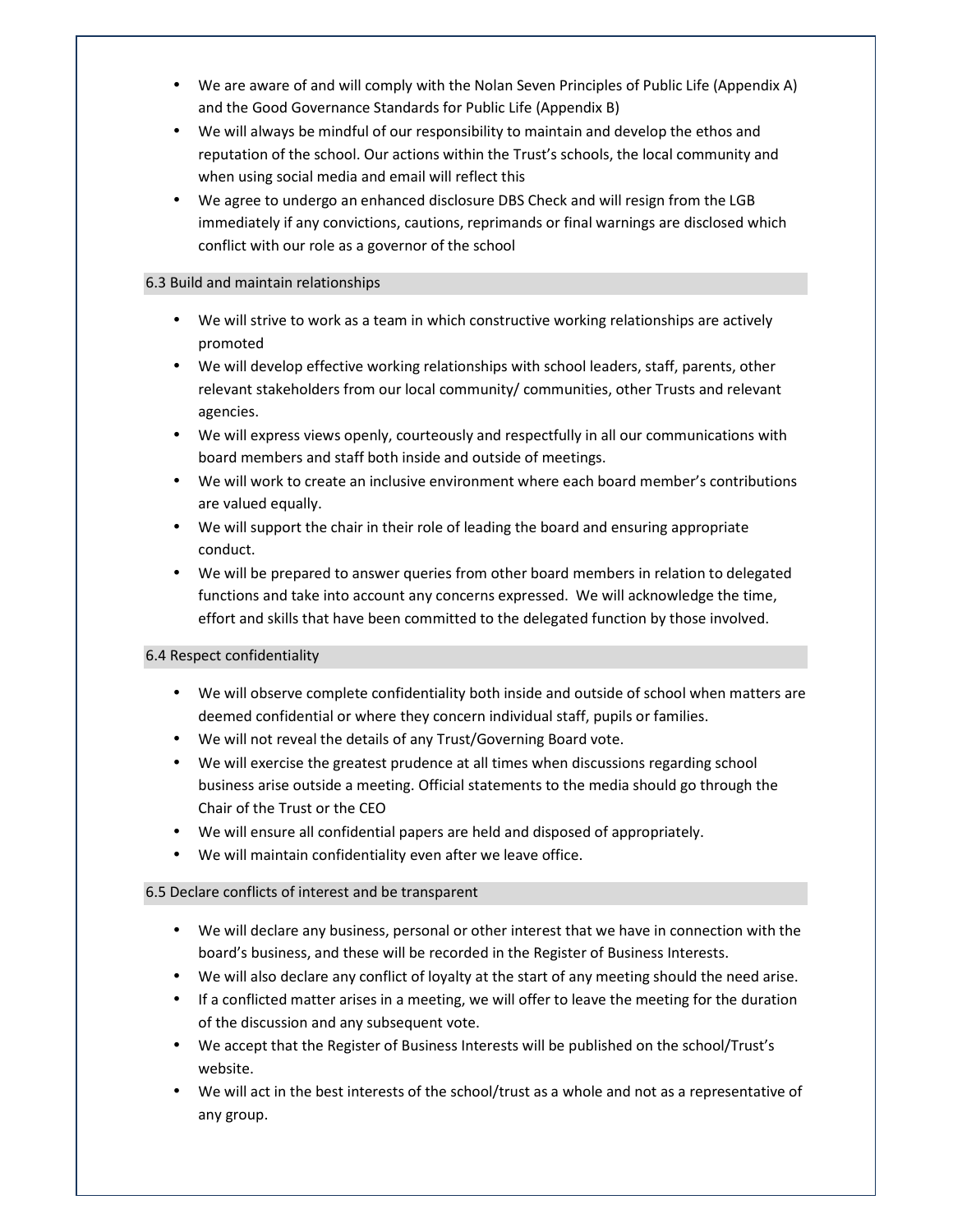- We accept that in the interests of open governance, our full names, date of appointment, terms of office, roles on the governing board, attendance records, relevant business and pecuniary interests, category of governor and the body responsible for appointing us will be published on the school's website.
- We accept that information relating to board members will be collected and recorded on the DfE's national database of governors (Get information about schools), some of which will be publicly available.

#### 6.6 Change of circumstances

We will inform the Clerk to the LGB/Trust as soon as possible should any changes to our circumstances occur during our term as a governor, including if:

- there are any changes to the interests which have been declared
- we become, or cease to be, a company director, board member or trustee of another company or charity
- we move house

# **7.0 Breach of this Code**

- Every trustee/governor is under a duty to report any breach of this Code or any grounds for believing that a breach of the Code has occurred to the Chair (and if the allegation is about the Chair, to the Vice Chair).
- Failing to report a breach of the Code is itself a breach of this Code.
- Any breach of this Code will be treated extremely seriously by both the LGB and the Trust and may result in suspension or removal from the LGB.
- In the event of a breach of this Code each trustee/governor agrees to participate fully in any investigations instigated by the Board or LGB and to abide by any sanction that may be imposed on them by the Board or LGB for such breach. The Trust will only use suspension/removal as a last resort after seeking to resolve any difficulties or disputes in more constructive ways.

- - - - - - - - - - - - - - - - - - - - - - - - - - - - - - - - - - - - - - - - - - - - - - - - - - - - - - - - - - - - - - - - - - - - - - - - - - - - -

The Trust Board of the **North Cornwall Learning Trust** adopted this Code of Conduct on 27th September 2021

I agree to abide by this Code of Conduct. As a member of the Trust Board/Local Governing Board, I will always have the well-being of the children and the reputation of the school at heart. I will do all I can to be an ambassador for the school, publicly supporting its aims, values and ethos; I will never say or do anything publicly that would embarrass the school, the Trust Board/Local Governing Board, the Executive Staff, Headteacher or staff.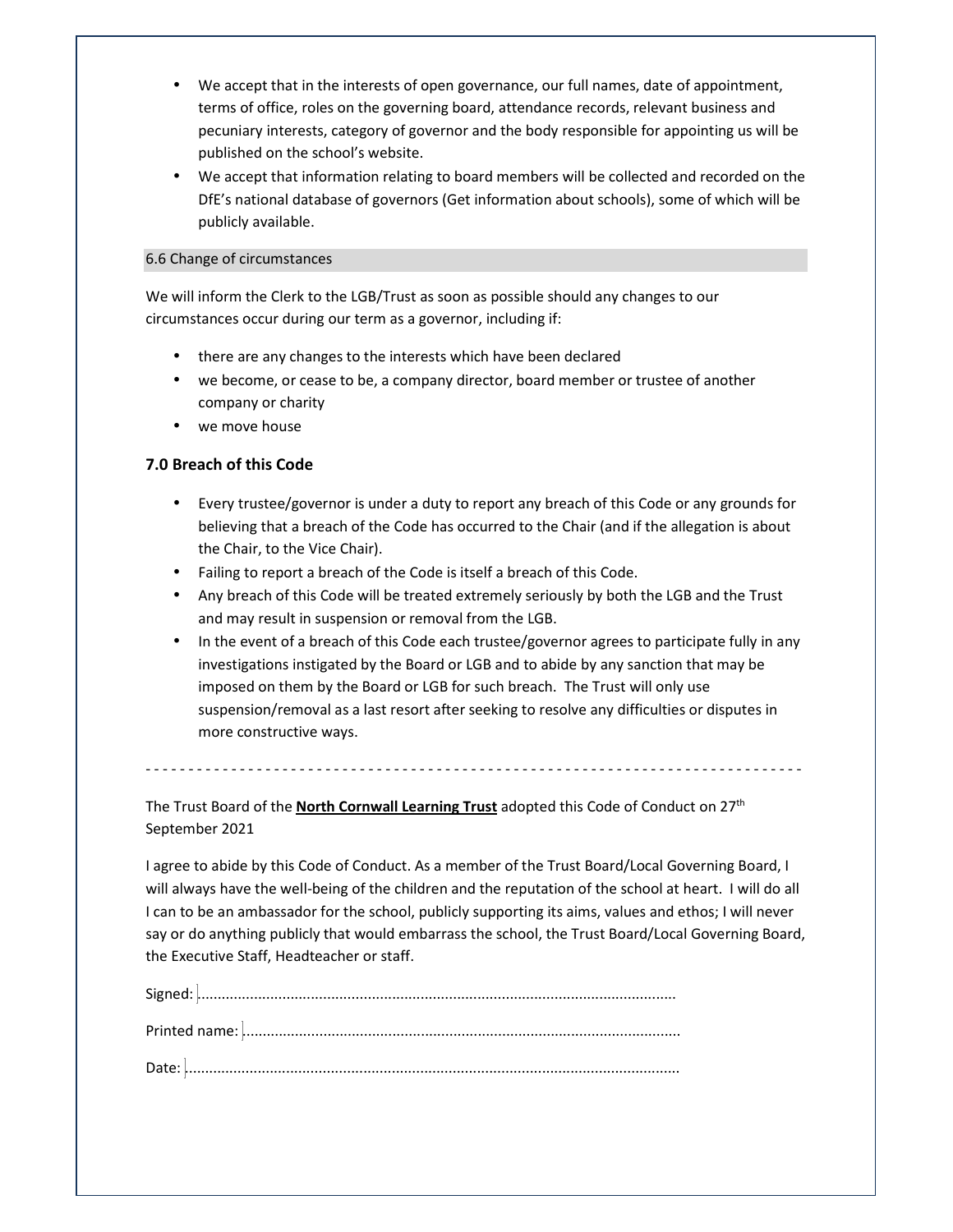#### **Appendix A: The Seven Principles of Public Life**

The Committee on Standards in Public Life was established by the then Prime Minister in October 1994, under the Chairmanship of Lord Nolan, to consider standards of conduct in various areas of public life, and to make recommendations.

1. Selflessness

We will act solely in terms of the public interest.

2. Integrity

We will avoid placing ourselves under any obligation to people or organisations that might try inappropriately to influence us in our work. We will not act or take decisions in order to gain financial or other material benefit for ourselves, our family, or our friends. We will declare and resolve any interest and relationships.

3. Objectivity

We will act and take decision impartially, fairly and on merit, using the best evidence and without discrimination or bias

4. Accountability

We are accountable to the public for our decisions an action and will submit ourselves to the scrutiny necessary to ensure this.

5. Openness

We will act and take decision in an open and transparent manner. Information will not be withheld from the public unless there are clear and lawful reasons for so doing.

6. Honesty

We will be truthful.

7. Leadership

We will exhibit these principles in our own behaviour. We will actively promote and robustly support the principles and be willing to challenge poor behaviour wherever it occurs.